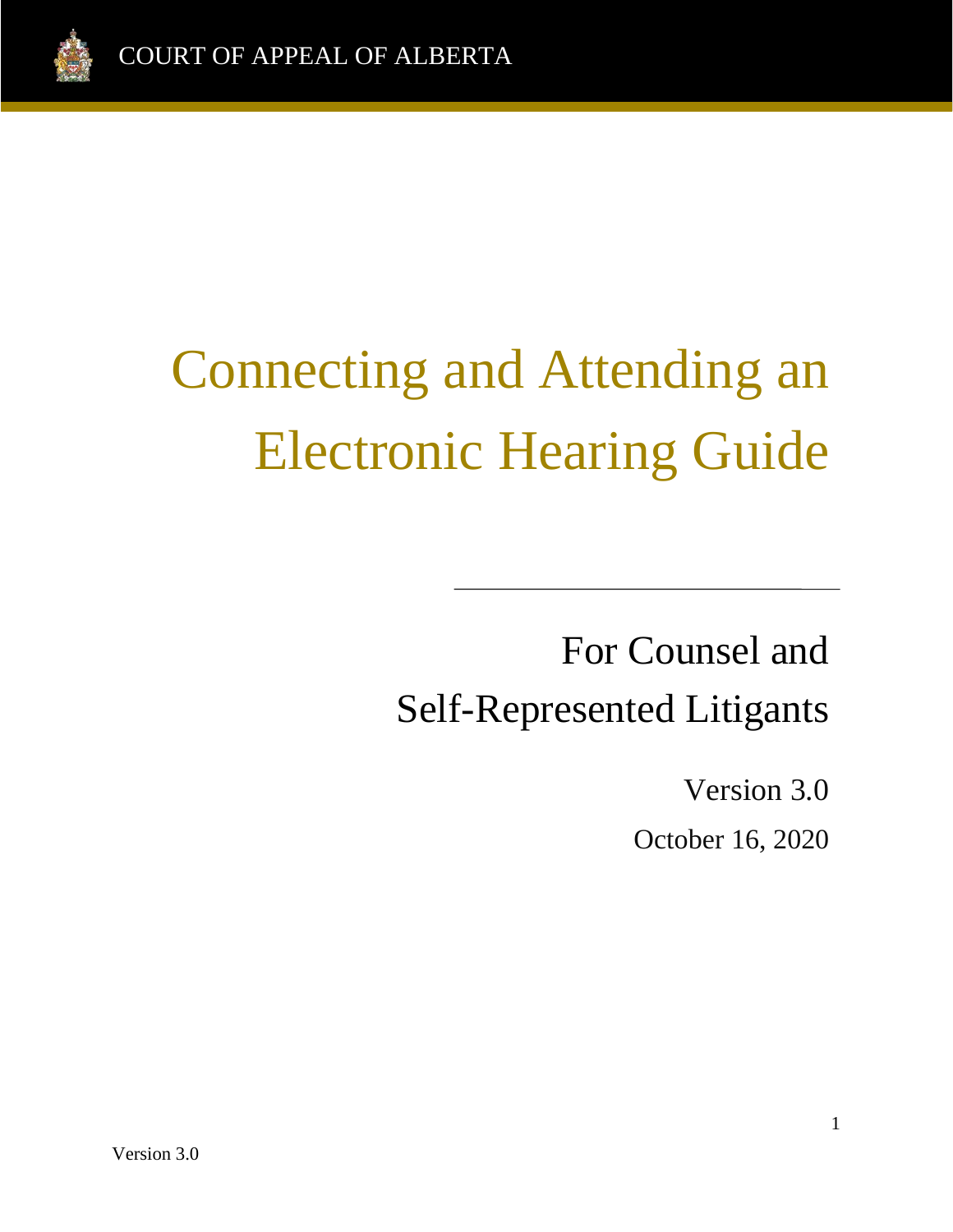

### **Electronic Hearings at the Court of Appeal of Alberta**

#### **Overview**

Electronic hearings for appeal matters started in March 2020 and have since been adopted for all Court of Appeal proceedings. While judges, lawyers, parties and court staff attend remotely, these proceedings remain formal settings. Appearing in this format is new for many counsel and selfrepresented litigants, and the technology and equipment used to conduct electronic proceedings are sometimes unpredictable. For these reasons, the following information and guidance were developed to help ensure proceedings start on time, disruptions are minimized, and individual setups are arranged and operate to maintain decorum.

The links below contain instructions on various matters related to attending electronic proceedings from connectivity to guidelines for audio and video settings.

To advance directly to a specific section, you can click on the individual links below:

[How to Connect to an Electronic](#page-2-0) Proceeding [Best Practices](#page-6-0) [Preparing for Your](#page-6-1) Proceeding [During the Proceeding](#page-7-0) [Audio/Video Technical Tips](#page-8-0) [Attending and Electronic Hearing Using a Laptop or](#page-8-0) Desktop [Attending an Electronic Proceeding Using a Cell Phone](#page-9-0) [Boardroom Issues](#page-10-0) [Key Terms](#page-12-0)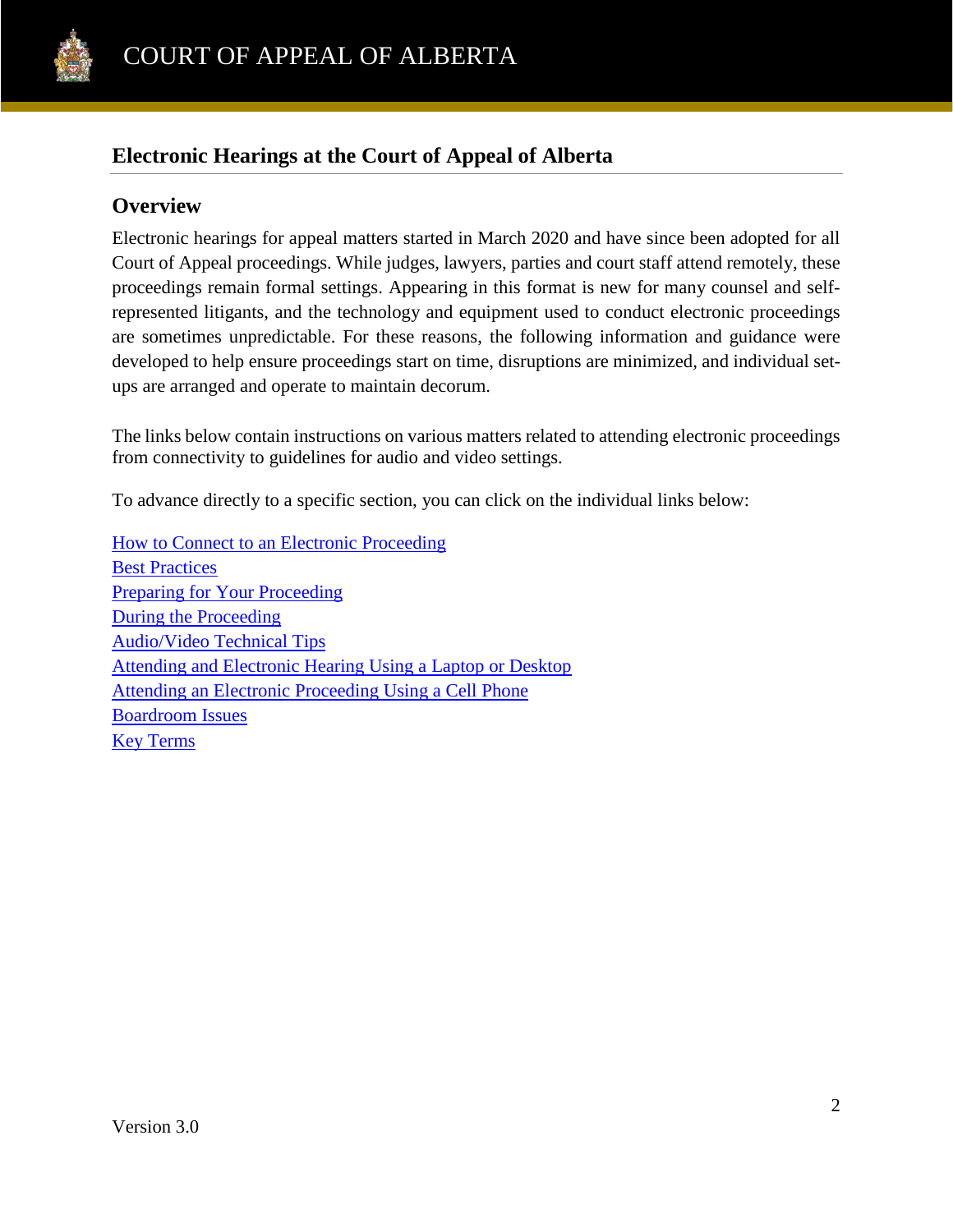

#### <span id="page-2-0"></span>**How to Connect to an Electronic Proceeding**

The Court of Appeal uses [Webex Events,](https://www.webex.com/webinar.html) an internet browser-based program that can accommodate attendance by video or telephone, for its electronic proceedings.

*Note for counsel: If clients wish to attend the proceeding as observers, separate instructions on how to connect are available [here.](https://albertacourts.ca/ca/publications/announcements/notice-to-the-profession-and-public---new-procedure-for-electronic-hearings-confidentiality-or-privacy-concerns) As with in-person proceedings, electronic proceedings conducted electronically are also open to the public and media.*

#### **Quick Technical Troubleshooting Before You Connect:**

Most technical issues experienced during electronic proceedings are related to one or all of the following:

- Connectivity (e.g., screen freezing because of Wi-Fi/network uploading speed)
- Audio (e.g., echoes; no sound)
- Video (e.g., video feed does not work)

To minimize disruptions arising from these issues, counsel and self-represented litigants are encouraged to use the following best practices before and during the proceeding.

Connectivity:

- Restart your computer before logging in to the proceeding.
- Connect using Google Chrome when possible. (It is the recommended browser, but you can connect using other browsers if necessary.)
- Close as many programs and files as possible to improve your computer's performance.
- Clear your internet browser cache. (Instructions on how to do this are available here: [Internet Explorer,](https://help.webex.com/en-us/WBX37919/Clear-Cache-and-Cookies-in-Microsoft-Internet-Explorer) [Google Chrome,](https://help.webex.com/en-us/WBX38899/Clear-Cache-and-Cookies-in-Google-Chrome) [Firefox\)](https://help.webex.com/en-us/WBX38898/Clear-Cache-and-Cookies-in-Mozilla-Firefox)
- Test your Wi-Fi/network connectivity occasionally using one of the links below. (Note: The target upload speed is 10 Mbps or higher.) <https://mediatest.webex.com/#/main> or <https://speedtest.shaw.ca/>

Audio and Video:

- When possible, use a fixed microphone headset during the proceeding. (It provides better audio quality than computer and webcam microphones do.)
- Test your computer's audio connection after you log in to the proceeding, (See the screenshot below for how to do this.)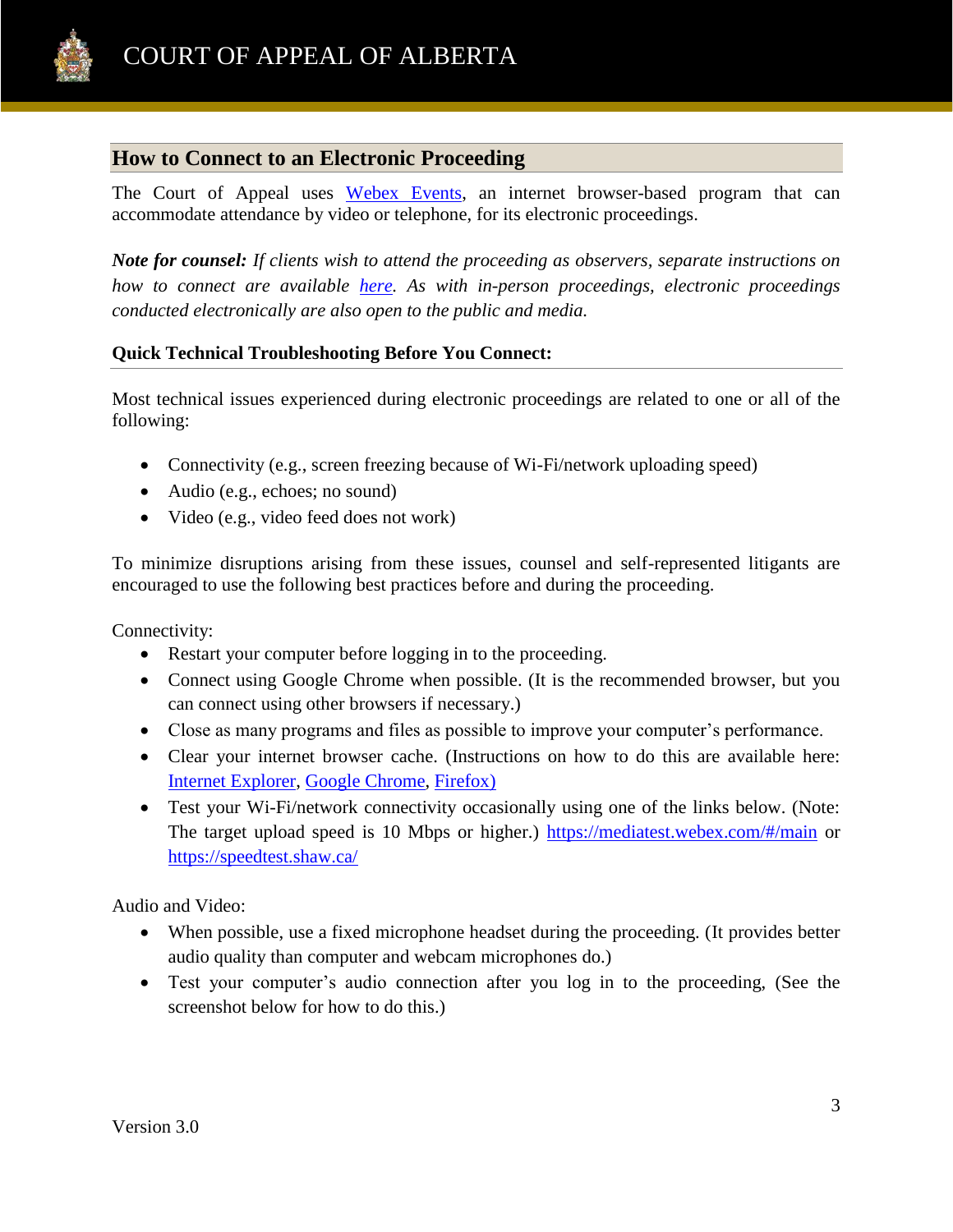

|         | File Edit Share View Communicate Participant Event Help                  |                                                      |
|---------|--------------------------------------------------------------------------|------------------------------------------------------|
| $\odot$ | Audio Connection                                                         | Speaker, Microphone, and Camera                      |
|         | Speaker, Microphone, and Camera                                          |                                                      |
|         | Change Virtual Background<br>Unmute temporarily by holding Spacebar<br>✔ | Speaker                                              |
|         | Music mode<br>Ctrl+Shift+M                                               | Use System Setting (Conexant<br>Test<br>$\checkmark$ |
|         | Connect to a Device                                                      | Output level<br>.                                    |
|         |                                                                          | Output volume                                        |
|         |                                                                          | Microphone                                           |
|         |                                                                          | Use System Setting (Conexant<br>Test<br>$\checkmark$ |
|         |                                                                          | Input level<br>.                                     |
|         |                                                                          | Input volume                                         |
|         |                                                                          | Automatically adjust volume                          |
|         |                                                                          | $\vee$ Sync mute button status on microphone device  |
|         |                                                                          | Music mode <sub>(1)</sub>                            |
|         |                                                                          | Camera                                               |
|         |                                                                          | HP HD Camera<br>$\checkmark$                         |

#### **When You are Ready to Connect:**

To connect to your proceeding, complete the following steps:

• 15-30 minutes before the scheduled start time, click the "Join Now" link provided in the email notification that you received from the Court Registry. (This will open to a login screen in your web browser.)

OR

• Click on the link included in the hearing list on the Court of Appeal's website [\(https://www.albertacourts.ca/ca/registry/lists\)](https://www.albertacourts.ca/ca/registry/lists) to find your proceeding.

•

• You will then be taken to the following login page: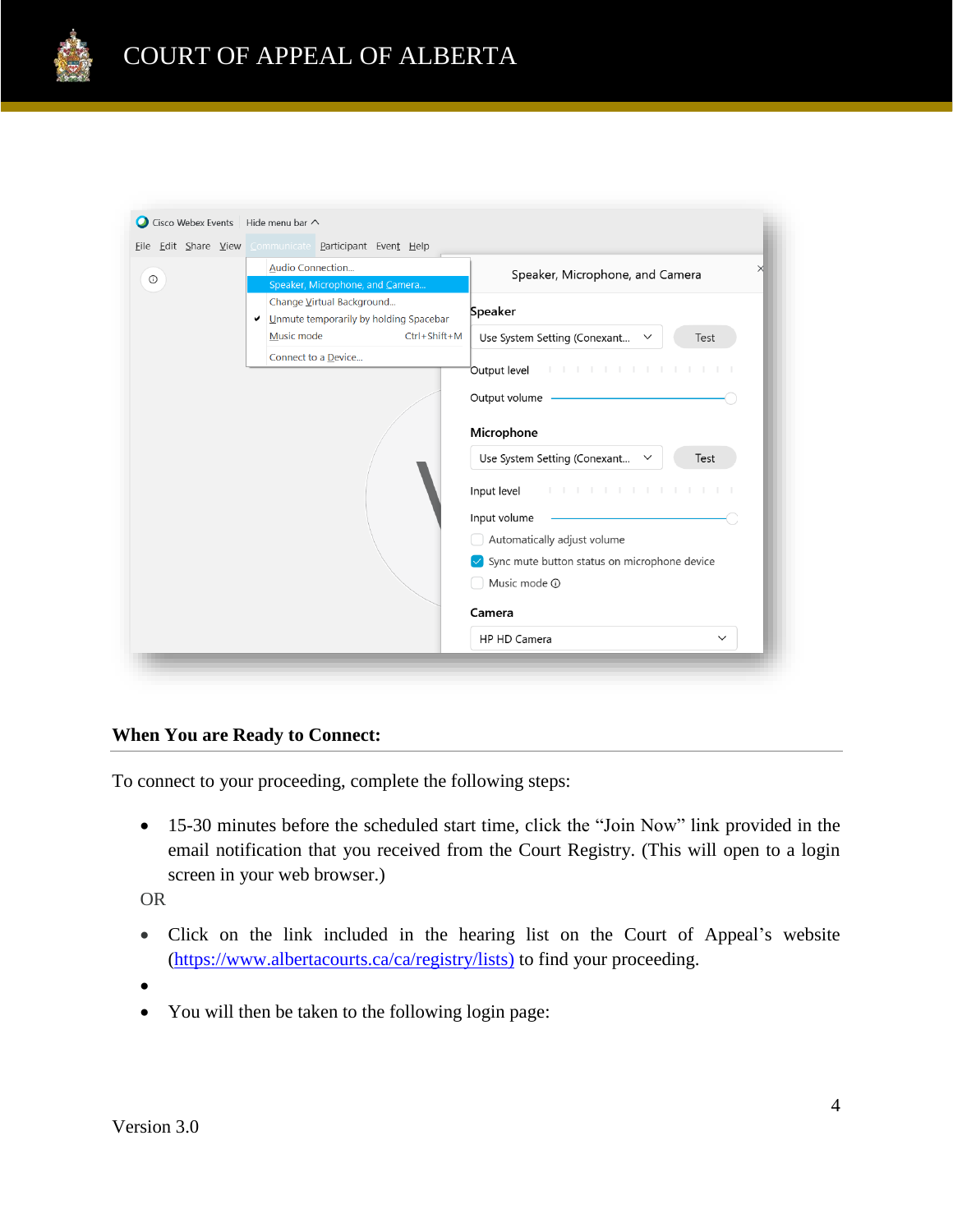



Complete the first name, last name and email address fields. (Take care when filling them in since this is how your name will appear on the screen during the proceedings.) The Court requires that all counsel and self-represented litigants use full names and that a **\_P** is placed behind their names so that they can easily be found in the list of attendees. (e.g., **John Smith\_P**)

If the password field is not automatically populated, or if you receive an error message saying the password is incorrect, enter in the following: **abca**.

Click the **Join Now** button.

Once logged in, familiarize yourself with the control buttons: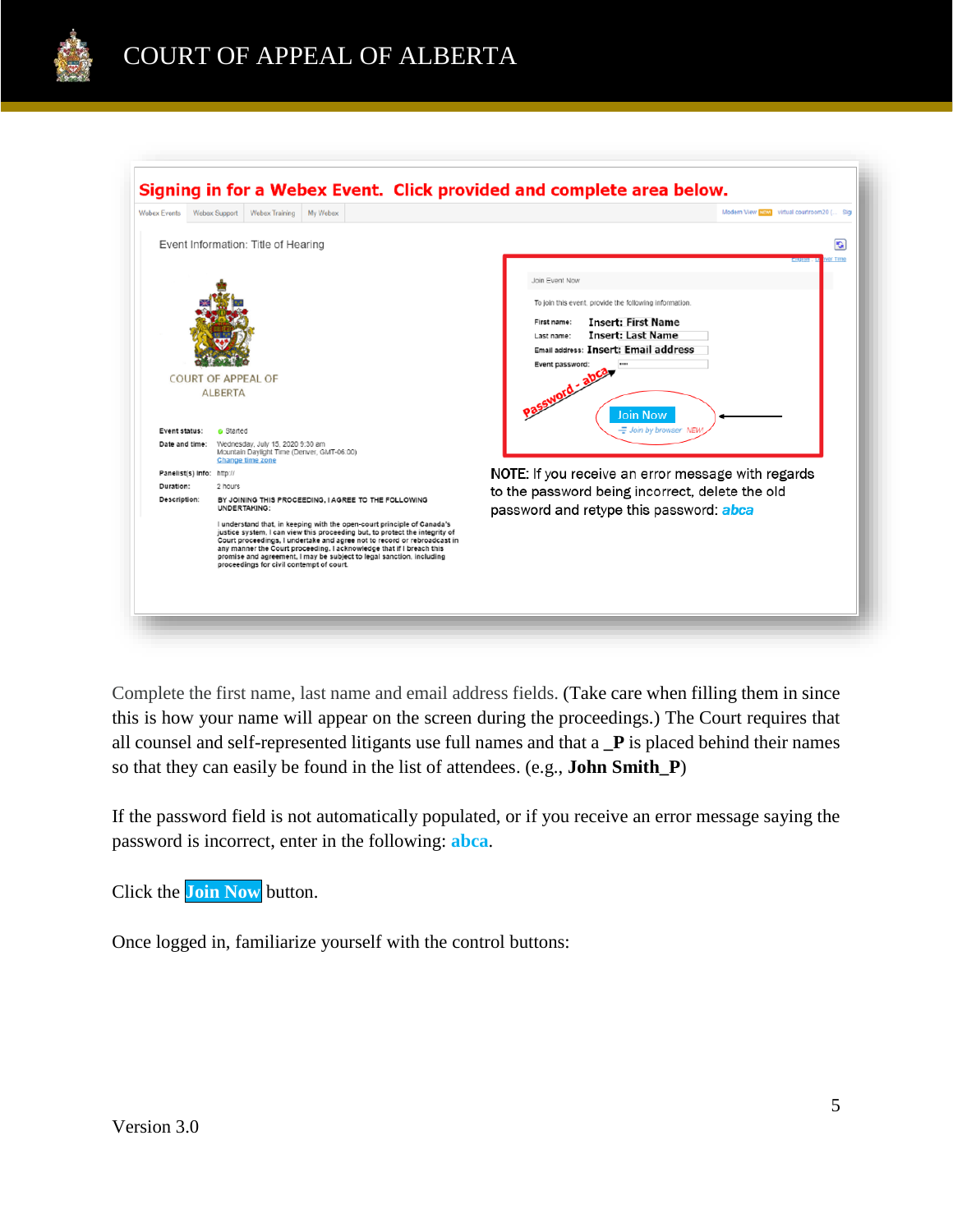



• The 'More Options' button gives you these options:



• This functionality can also be accessed from the top dropdown menus in the menu bar:

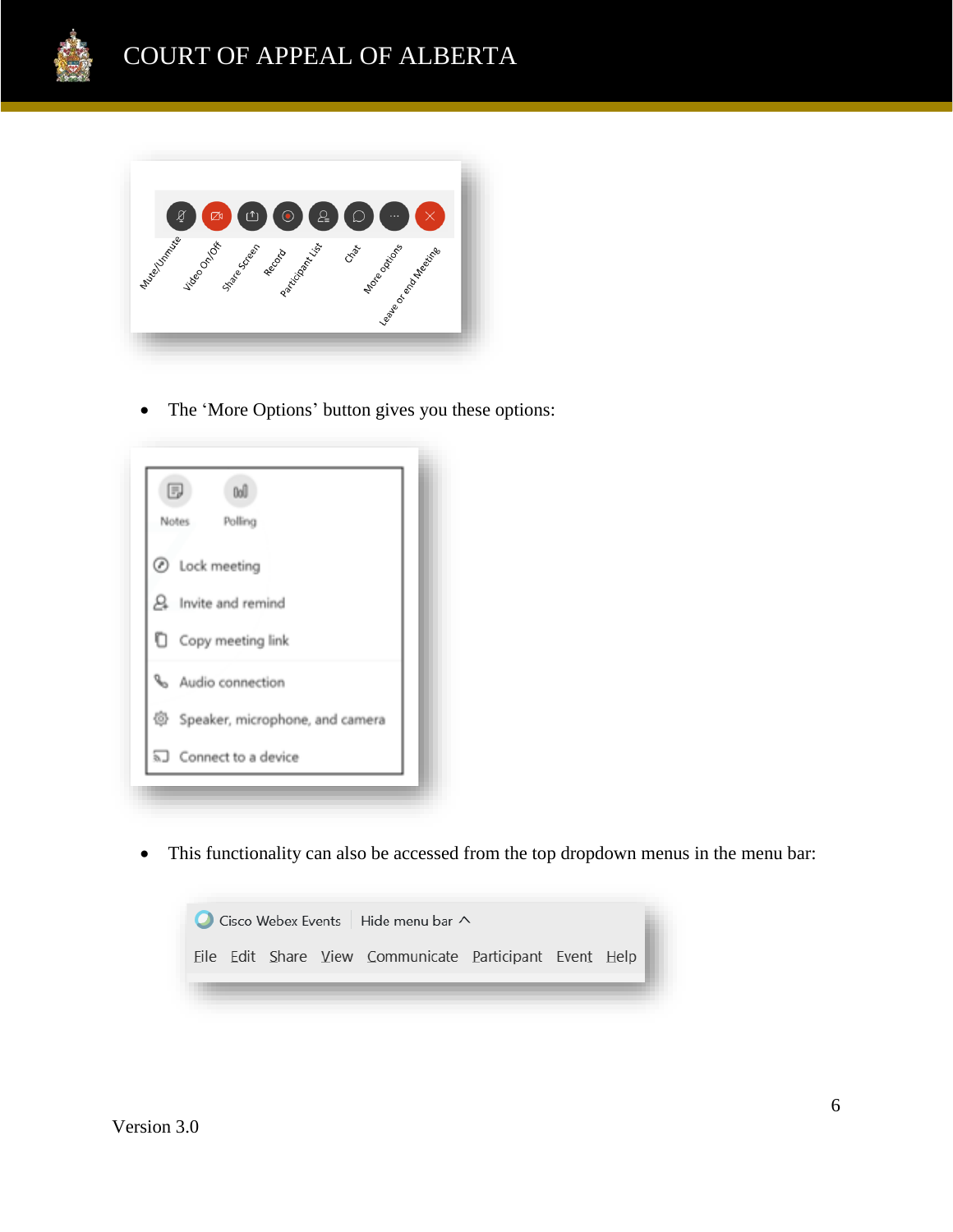

- Everyone involved in the proceeding will appear on the screen in a separate view box. View settings can be changed by clicking on the 'Layout' button at the top right of the viewing window. There are three view options:
	- 1. **Recommended - Grid view**: Each person appears in equal sized boxes evenly displayed across the screen (the "Hollywood Squares" look).
	- 2. **Active speaker video view:** Only the active speaker will appear on the screen.
	- 3. **Active speaker and thumbnail video view:** The active speaker will fill the majority of the screen while all other view boxes will be minimized and appear in a row at the bottom of the screen. (This is the default view.)
- After joining the proceeding, the Court clerk tests your audio/video feeds. When testing is finished, the clerk will move you to the virtual courtroom. Once the judge(s) joins the virtual courtroom, the clerk will call Court to Order.

#### <span id="page-6-0"></span>**Best Practices**

Counsel and self-represented litigants have a role in setting the optimal conditions for the electronic proceeding to start on time and run smoothly with minimal interruptions.

#### <span id="page-6-1"></span>**Preparing for Your Proceeding**

Click [here](https://www.youtube.com/watch?v=6rUhmh0TThE&feature=youtu.be) to watch a video that describes many of the following tips on "How to Look Better on a Video Call".

Additional tips for attending a proceeding remotely:

- **Be aware of your surroundings**: Ensure your background is appropriate and free of excessive background noise. Try to attend from a room with a closed door in order to minimize video and audio interruptions.
- **Have appropriate lighting**: Light from a window behind you may blind your webcam. Light above you may cast shadows that affect the view of your face. Whenever possible, sit facing a window, a desk lamp or another light source so that your face is well illuminated and clearly visible.
- **Frame yourself appropriately**: Proximity to your webcam is important. The farther away or more obscured you appear, the less engaging you will be. Your head and the top of your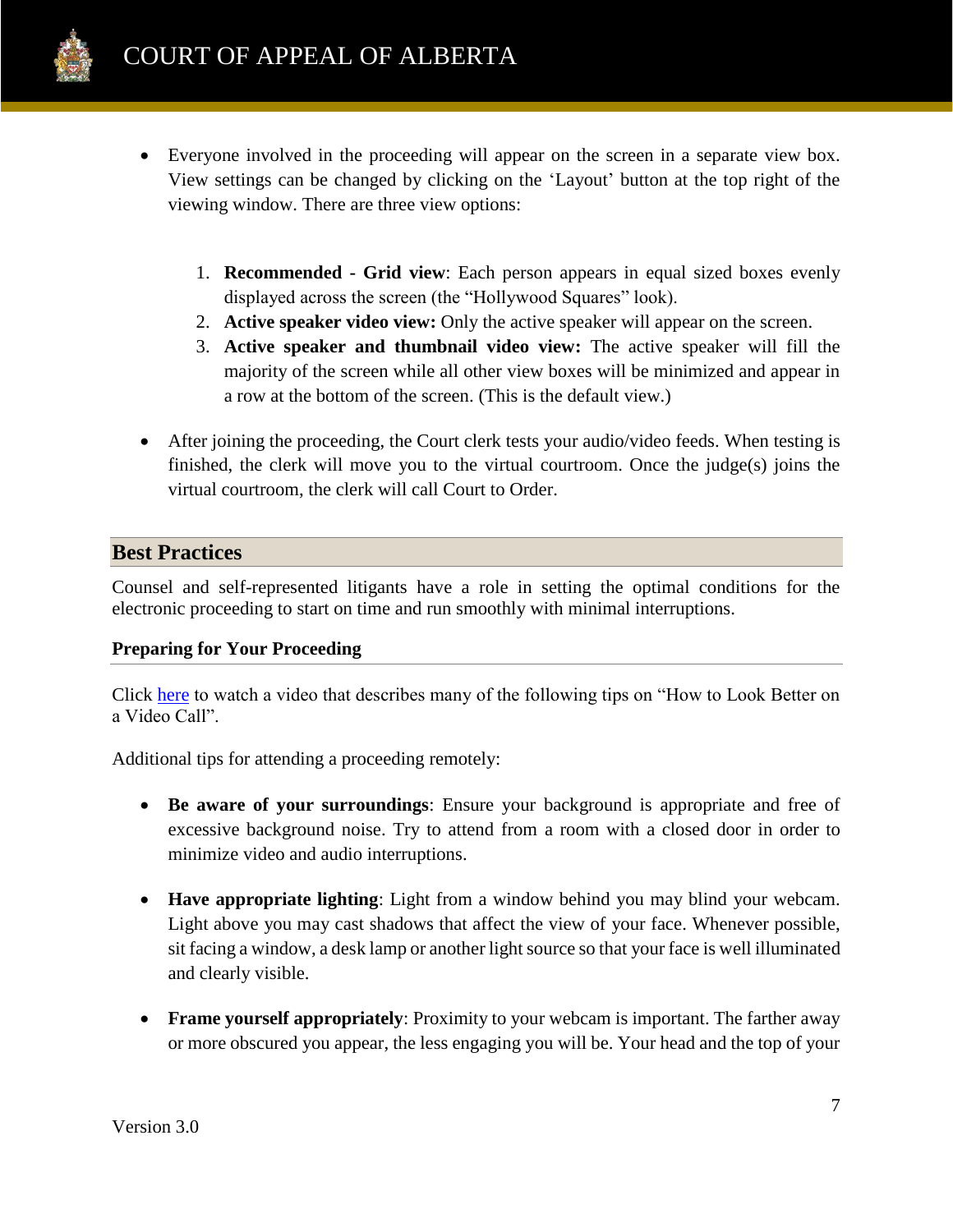

shoulders should dominate the screen. If using a laptop or mobile device, try to position it so that the webcam is directed at you rather than looking up at you.

- **Focus on your camera**: Direct eye contact is important. When speaking, look into the camera rather than at the picture of the persons you are speaking to. Ensure your device's camera is open and not obscured by post-it notes or otherwise concealed.
- **Set your device's volume to 50 per cent**: This will ensure that your microphone does not pick up your speaker volume.
- •
- **Silence or mute all telephones in the room**: Also close down or disable all other apps and browser windows to eliminate notifications.

#### <span id="page-7-0"></span>**During the Proceeding**

Remember that an electronic proceeding should always be treated as a formal setting. Therefore, the same etiquette rules used in in-person proceedings apply when attending remotely.

- **Be on time and ready to proceed**: Join the proceeding 15-30 minutes prior to the scheduled start time.
- **Introduce yourself**: Identify yourself (and who you represent, if applicable) to the clerk as soon as you join the proceeding. The clerk will ask for contact information in case there are problems with the connection during the appeal.
- **Dress appropriately:** Business clothing is recommended. Counsel appearing before a three-member panel must dress in court attire.
- **Use pen and paper to take notes**: Avoid using a keyboard. The sound of typing is easily picked up by a computer microphone, which will be distracting to others during the proceeding. Also refrain from shuffling papers.
- **Minimize background noise**: Mute your microphone when not speaking. (But don't forget to unmute before you start to speak.)
- **Speak clearly**: When speaking, ensure you speak clearly and slowly enough for everyone to follow what you are saying. Remember that sound quality is very important in this medium. It is also helpful if you identify yourself each time you speak to ensure the recording system clearly captures the discussions.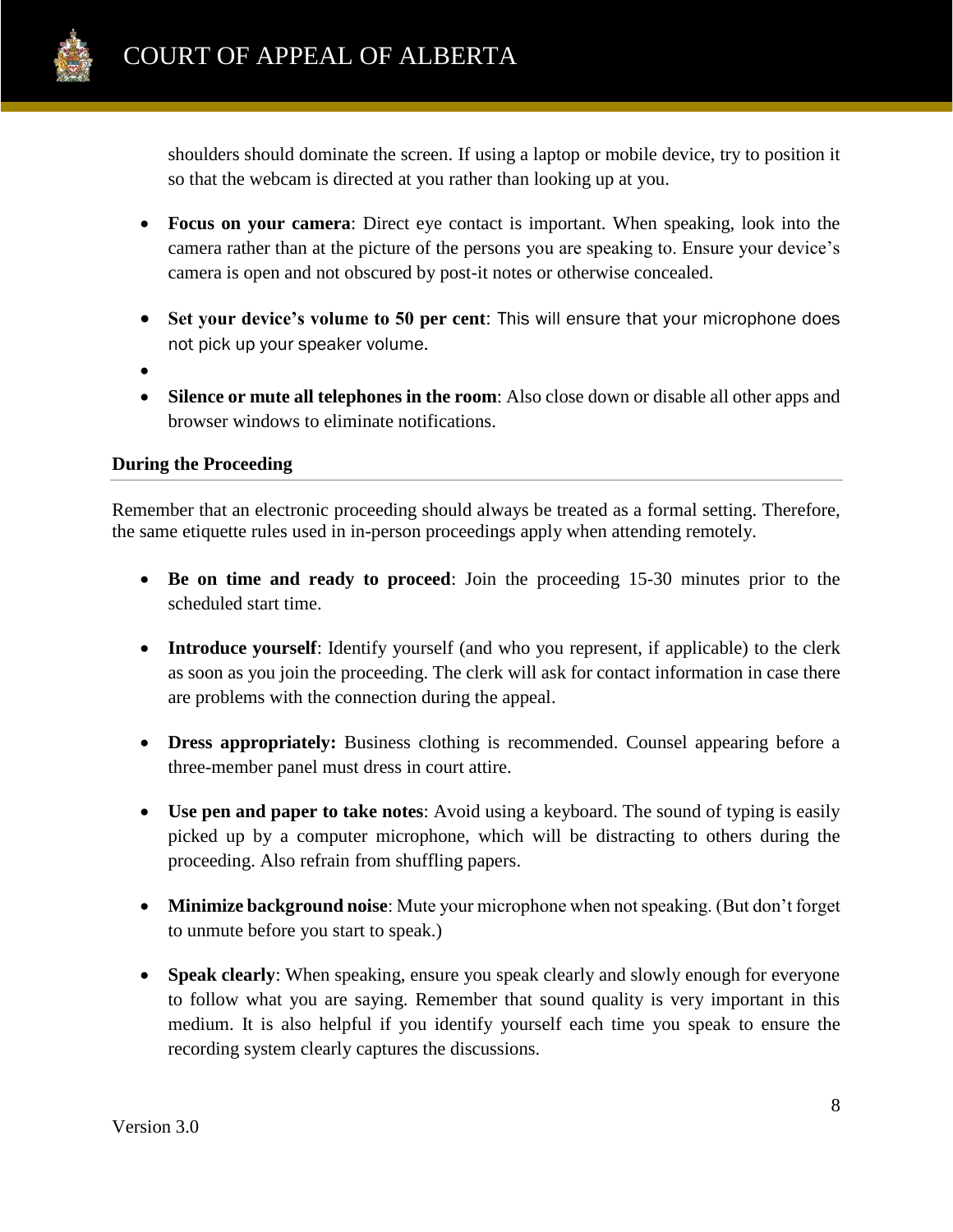

- **Pay attention to time limits for oral arguments**: A notification will be provided by a clerk when five minutes remain and again when the time has expired.
- **Do not have food or drinks other than water**: As with in-person proceedings, counsel and self-represented litigants are expected to refrain from eating or drinking anything but water during an electronic proceeding.
- **Timer:** During the hearing, a broadcast screen will be displayed which will include the following information:
	- Date and Time
	- Appeal No. and Style of Cause
	- Any Publication Ban or File Restriction
	- Timer this will be a countdown of the party's argument time, i.e., 45 minutes, 15 minutes
	- If the court is on an adjournment, the display will indicate "Court is adjourned

#### <span id="page-8-0"></span>**Audio/Video Technical Tips**

#### **Attending an Electronic Hearing Using a Laptop or Desktop**

The *optimal* set-up for appearing in an electronic proceeding are:

- Position yourself in the centre of the visible screen  $(2-3)$ feet away maximum).
- When using a laptop, elevate the device by 6-8 inches when you place it in front of you. This way you are:
	- Closer to the microphone and less likely to pick up the sound of papers moving.
	- **IF** In a position to have a good camera angle, with less view of the room's ceiling.
- 
- Prior to joining the proceeding, adjust your volume to 50 per cent. This can be adjusted later, once the clerk has stabilized the audio of the meeting room.

#### Avoid*:*

- Having bright light (of any kind) behind you.
- Awkward camera position.
- A busy background, both visually and noisy.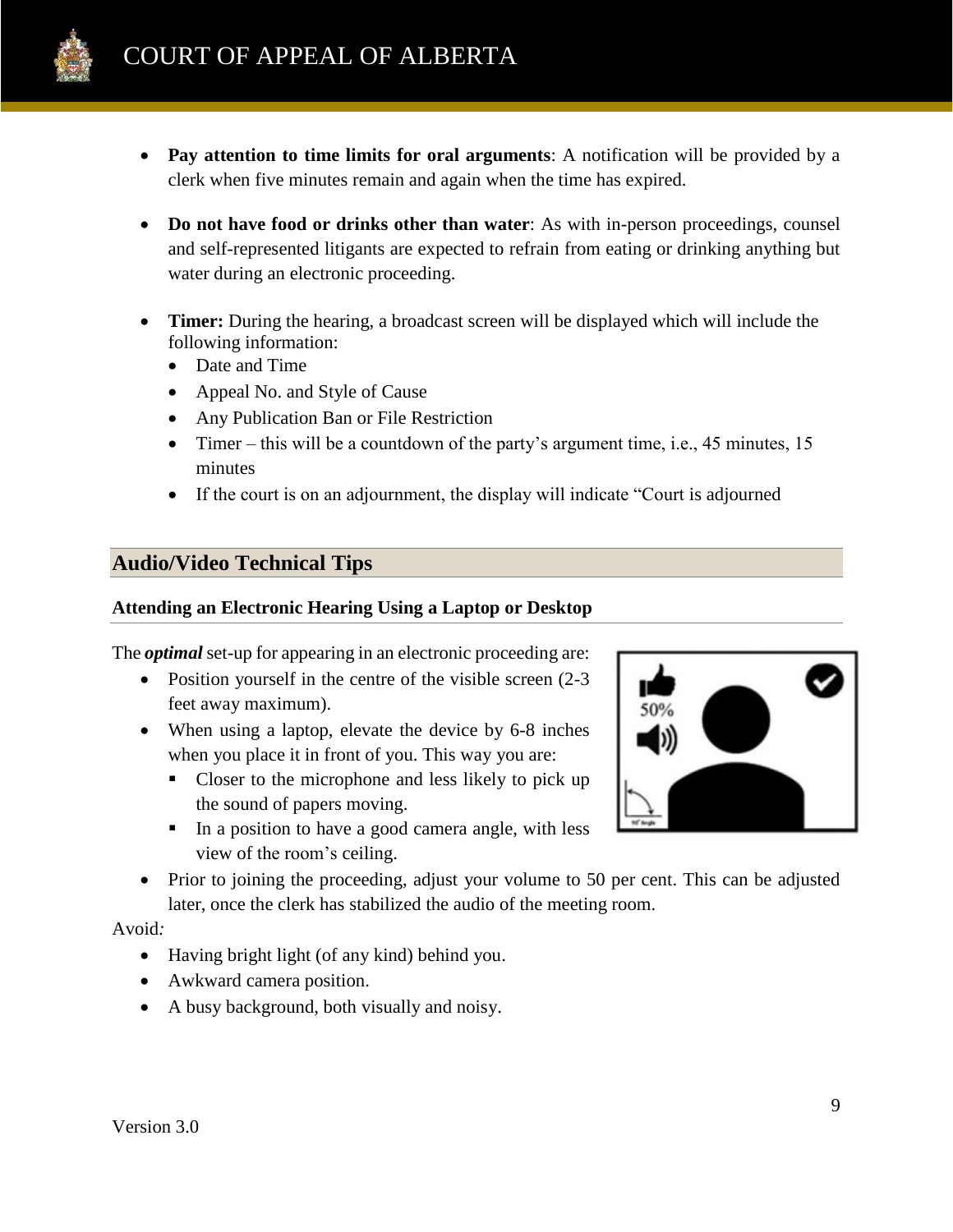



If you are attending from an area where you cannot control the background noise, it is recommended that you use fixed microphone headphones. A headset without a fixed microphone will pick up background noise that could cause delays in the court commencing.

Know the location of the "mute" button on your screen when you are participating in an electronic proceeding. When you are not speaking, mute yourself to minimize background noise that could distract others during the proceeding.







During video conferencing, speakers tend to lean backwards and away from the computer camera over time. Instead, try to remain as stationary as possible because any increased distance from your microphone may reduce the quality of your sound. (This will also respect the formal setting.)

#### <span id="page-9-0"></span>**Attending an Electronic Proceeding Using a Cell Phone:**

When using a cell phone or mobile device to attend an electronic proceeding, additional audio and video issues can arise.

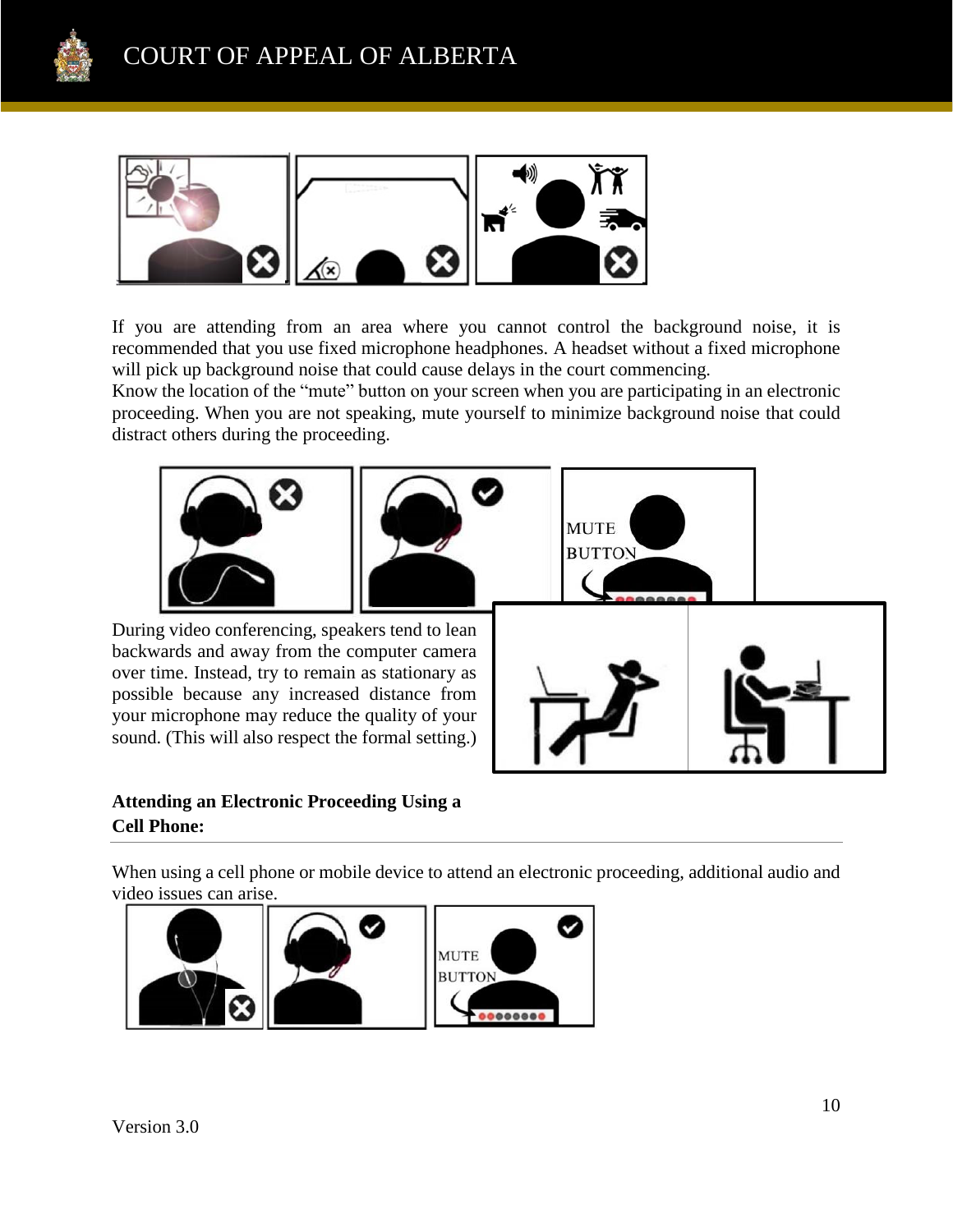

Audio:

• Use the mute button frequently when using the microphone on headphones to avoid distracting background noise.

Video:

• When using a cell phone or mobile device, there is a tendency to hold onto it. This can cause a lot of movement on the video display that others see. Instead, sit in a stationary location and mount your device on a stable surface.



#### <span id="page-10-0"></span>**Boardroom Issues:**

Boardrooms tend to have fixed cameras that cannot focus on any one individual. As such, there is a tendency for individuals to sit at the opposite end of a conference table during a videoconference. However, for electronic proceedings, this approach will not provide adequate visual framing of you.

Instead, you should:

• Sit as close to the webcam as possible. (This also applies for boardrooms with an adjustable webcam lens that can pan/tilt/zoom.)

OR

• Move to a location that allows you to connect via laptop (with a headset if necessary).





•

Note: If you intend to have more than one speaker during the electronic proceeding, you should set the camera to focus on one single area and have the speakers rotate seats.

Boardrooms typically come with large windows. So make sure to close the blinds behind the speaker's chair to prevent the webcam's view from being washed out.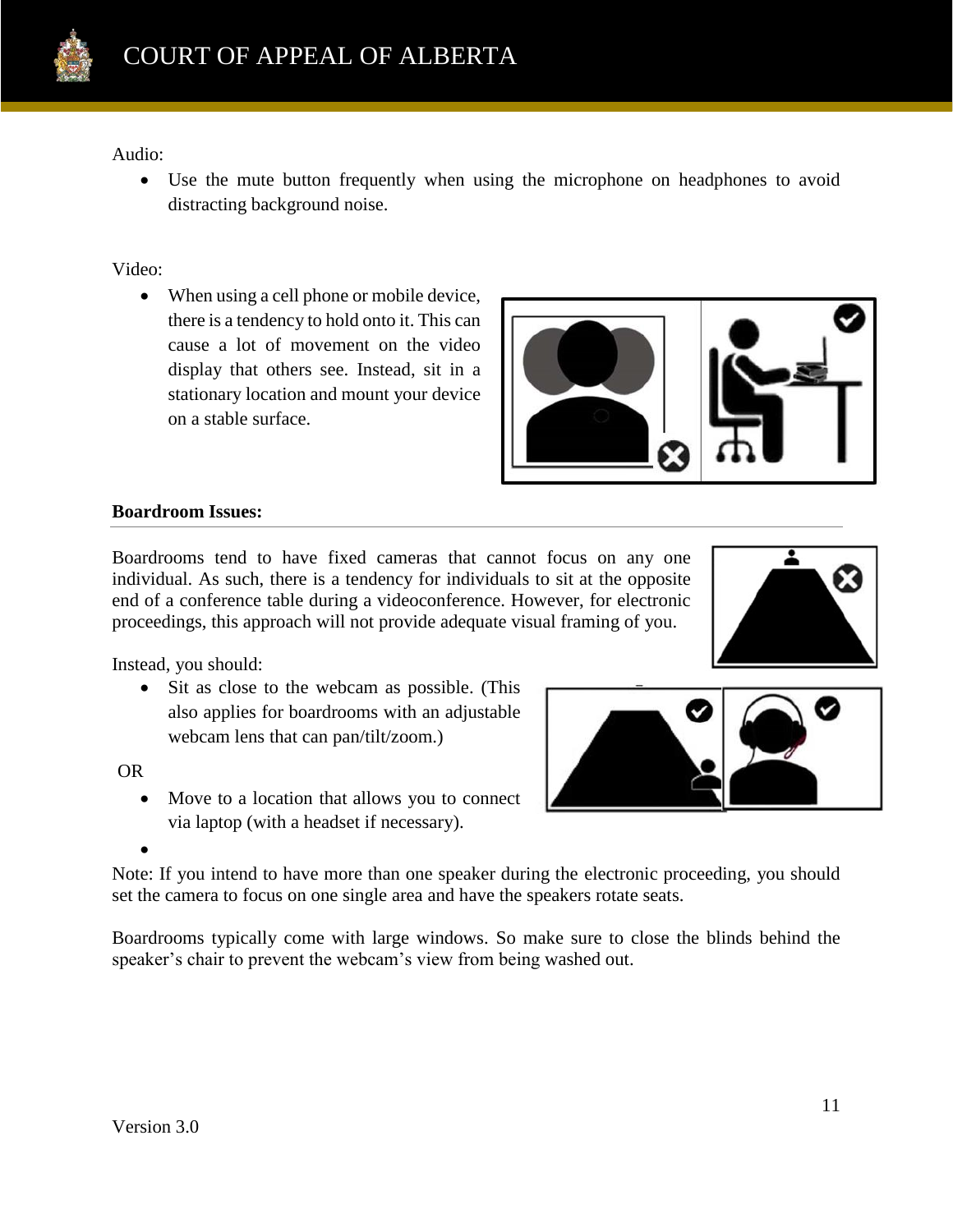



Boardrooms tend to have a single fixed microphone on top of a large monitor/TV. As a result, the volume heard by others during the proceeding is not crisp, but rather faded and low. (It is ideal for the microphone to be freely moved and positioned in front of the speaker.)

To address this, you should:

- Sit as close as possible to the microphone and ask the clerk if the audio is acceptable.
- OR
	- Move to a location that allows you to connect via laptop (with a headset if necessary).

•

Know the location of the mute button in your boardroom. Often the controls are located by the camera. Sit as close to any volume controls as possible.

Counsel connecting (individually) to an electronic proceeding from within the same boardroom creates audio feedback and can cause delays in court commencing.

Never have more than a single connection per room (regardless of its size). Instead, you should:

• Have the cameras focus on one single area, and when/if others need to speak, rotate seats.

OR

• Individually go to separate rooms and connect.